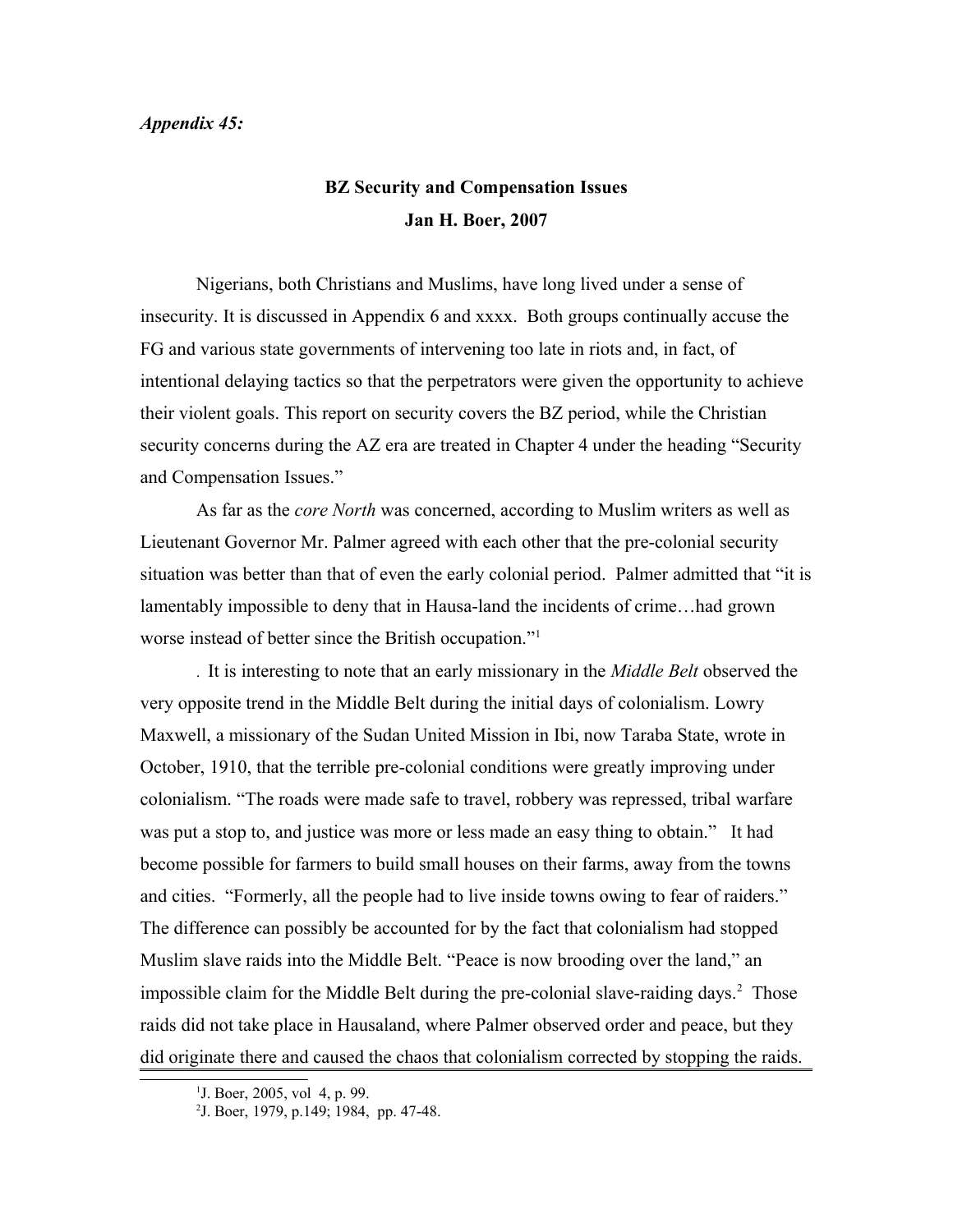*While sharia law may have prevented chaos in Hausaland and common law created it there, the situation in the Middle Belt was the exact opposite: Sharia in the core North created chaos in the Middle Belt, while common law brought order and peace*.

Way back in 1987. TEKAN made a submission to a panel that was to investigate the Kafanchan riot<sup>[3](#page-1-0)</sup> in which it called for the removal of the Kaduna Governor, Commissioner of Police, Army Commander and Director of the State Secret Service! As long as these people remained in office, "the investigation will not be able to come out with the truth of their behaviour, to expose their role and to determine how far the noninterference by the security forces encouraged the rioters. It is important that the mystery surrounding the inaction of the authorities be unravelled." TEKAN thought to detect a "hidden conspiracy" that included traditional rulers. She also called for an investigation into the involvement of students at tertiary institutions and suspected that they were being manipulated "by certain groups of powerful individuals for personal ends." "The government must come out clearly on this issue."[4](#page-1-1)

In the same 1987 TEKAN publication, Oyeniran of UGCAN voiced the same demands. . He realized that "very powerful pressure groups and individuals, under the guise of religion, are intent on destabilising the nation." Over against that, he extended his "sincere admonition to the FG to ensure that justice is done." This was to include "adequate reparation equally to all affected" as well as government guarantee of "safety of lives and property irrespective of tribe, status or religious belief." Law enforcement agencies were "to be more vigilant and impartial."[5](#page-1-2)

Again, in 1994, TEKAN and ECWA together published a press release that dealt with a number of issues, including the violence in Potiskum, Yobe State, in that year.<sup>[6](#page-1-3)</sup> The churches demanded from both the FD and Yobe State Government that they "arrest and deal decisively with the Potiskum rioters." This particular cry was about a riot in the distant past, but no riot or violence has occurred since that did not generate these same demands. The demand had an additional angle that is always tied to that of security, namely the issue of compensation for destroyed properties. Owners of such properties must receive adequate compensation from the

<sup>3</sup>For details of the riot see J. Boer, 2003, vol. 1, pp. 50-55. The report is listed in the Bibliography, but references to it in this chapter are all to the pagination of TEKAN's *Towards the Right Path,* where it has been republished*.* It also constitutes Appendix 3 in vol. 3.

<span id="page-1-1"></span><span id="page-1-0"></span><sup>4</sup>TEKAN, 1987, pp. 57-58.

<span id="page-1-2"></span><sup>5</sup>A. Oyeniran, 1987, p. 67.

<span id="page-1-3"></span><sup>6</sup>For information about this riot, see vol. 1, 2003, pp. 89-92.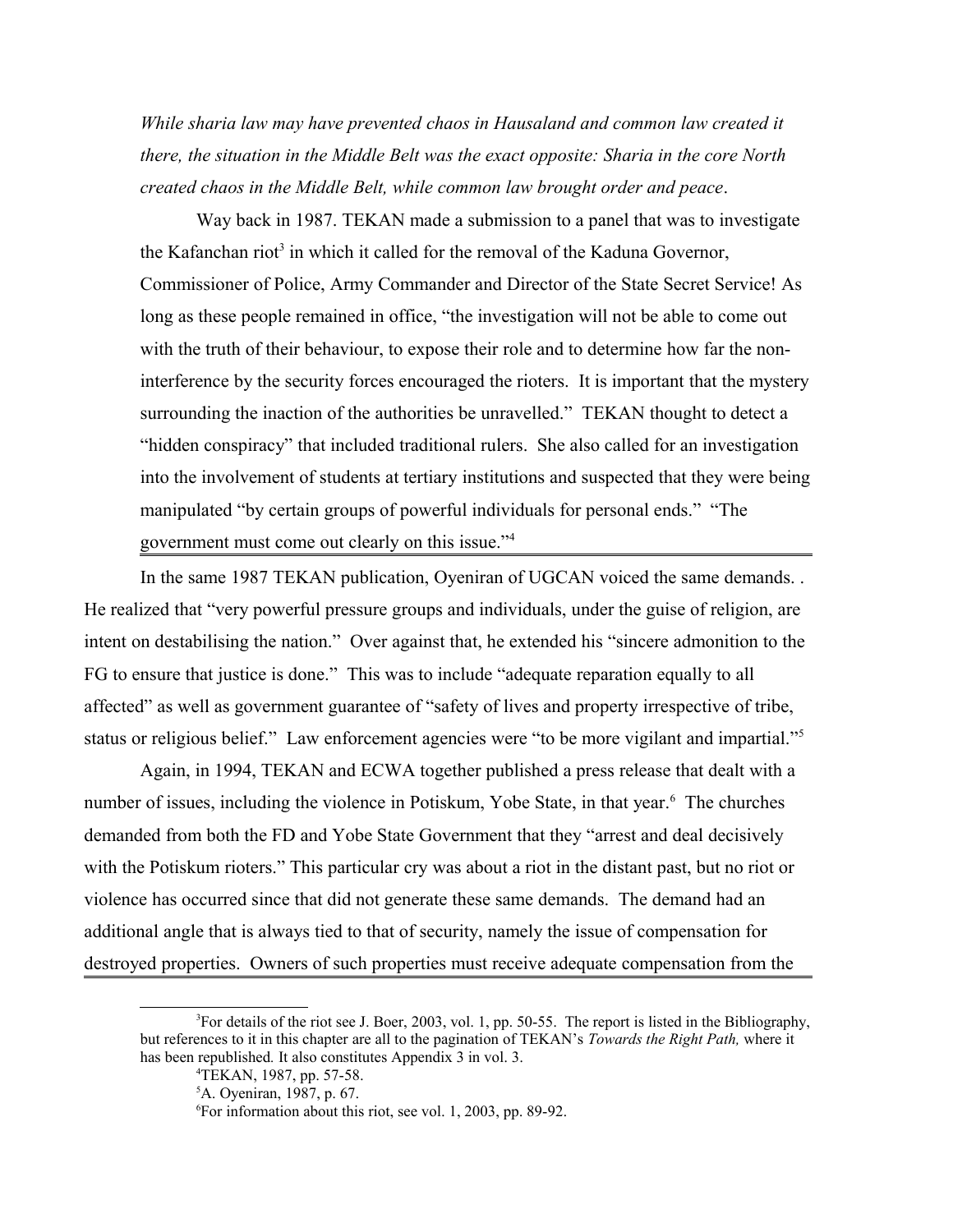government.<sup>[7](#page-2-0)</sup> The cry for security and compensation became almost a litany from the hearts of the people year in, year out.

Only a few months later, Anglican Bishop Ogbonyomi of Kaduna complained about "the failure, neglect and refusal of government to stop the continuing assault and brutalisation of Christian lives and property" and charged that it was "deliberate and part of a well-designed scheme of systematic elimination of Christians and Christianity. CAN has done everything humanly possible to restrain its members from retaliation, but threatened that it had got to a situation where we have to react." He said, "The voice of caution has its limits. Whatever will happen is dependent on how promptly and sincerely government moves into action over the matter." "Christian patience has been tasked." Kano CAN Secretary, James Sylvester, threatened that it was not "proper to tell you what we shall do now. But just watch." All this is found in an article in which it is claimed that Muslims had become more violent at the time. The increasing violence was to forestall the threats of a Saudi prince and philanthropist to stop supporting Nigerian Muslims and even organize an international boycott of support for them, if they did not wake up and stop the Christian advance in Nigeria. The article gave quite a number of examples of an increase in attacks on Christian leaders. In such a context, Christian leaders warned especially the FG that Christian patience was running out. The time has come for the FG to act decisively.<sup>[8](#page-2-1)</sup>

Matthew Kukah asked what it would take for the country to "move ahead." The answer, he explained, related "to the state's abdication of its duty to its citizens." "Nigeria has really done nothing to make us feel we are its citizens." The Government has "abdicated its responsibility to a tiny but rather vocal minority" that "thrives under chaos and havoc." "It is crisis that gives them a blood line."[9](#page-2-2)

Isaiah Ilo gave us an early pathetic insecurity scene in Zaria during May, 1992. Soldiers had been called in to put an end to the violence "Muslim fanatics" had waged there. As peace seemed to have returned and people were once again going about their normal routines, a riot broke out in the city's Federal Prison that ended up with a massacre and the prison burned down. "That night it was all anxiety or fear about possible attacks. Families were not sure they would wake up alive at dawn, as homes had been set ablaze before with petrol sprays, while the people

<span id="page-2-0"></span><sup>7</sup>TEKAN/ECWA, 31 Dec/94.

<span id="page-2-1"></span><sup>8</sup> `L. Ikpa and P. Andrew, 13 Apr/95.

<span id="page-2-2"></span><sup>9</sup>M. Kukah, 24 Feb/94.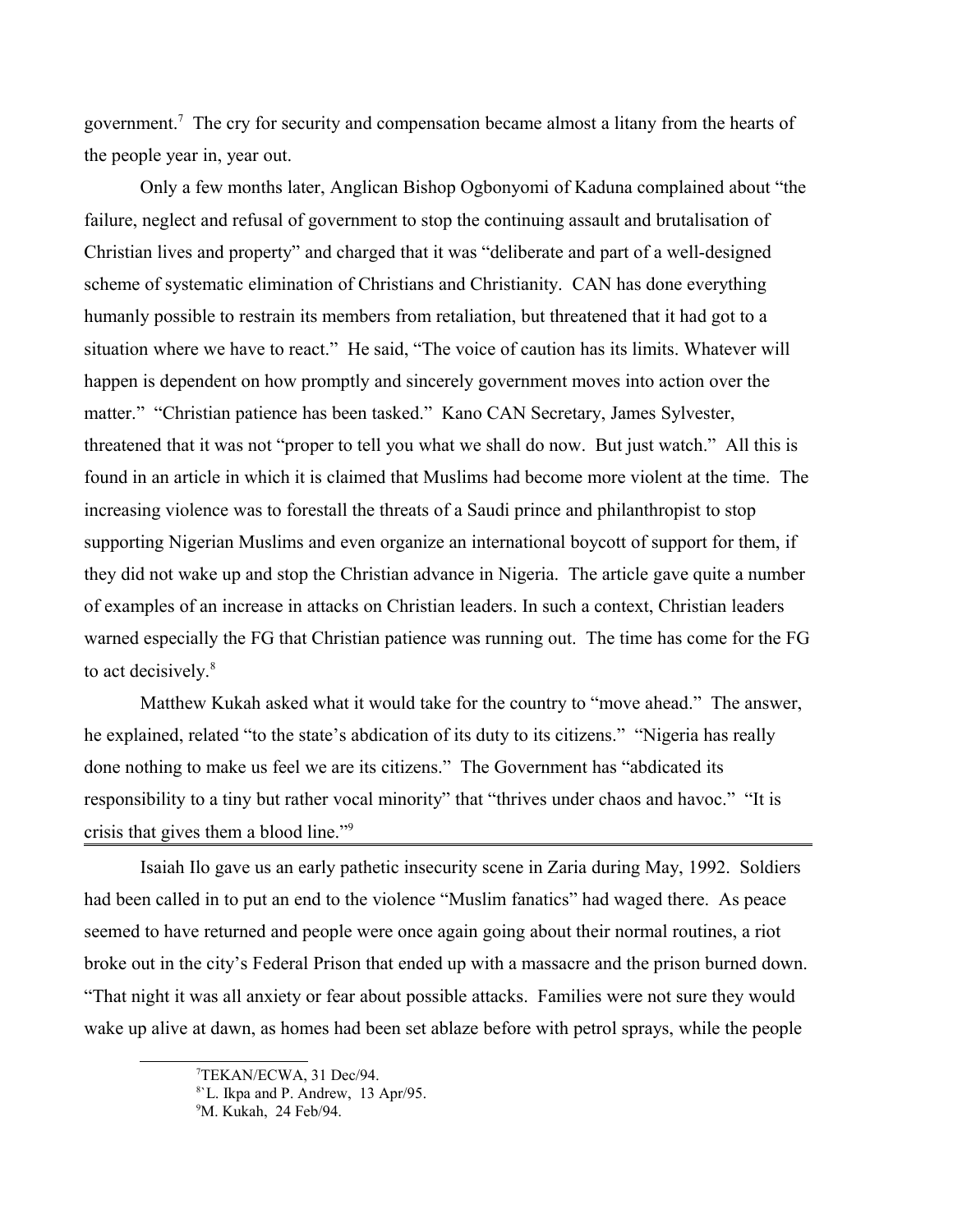slept." Ilo commented, "Now this type of tense living is not restricted to Zaria. It is no exaggeration to say that all over the North, the existing situation between Muslims and non-Muslims is that of simmering tension, mutual suspicion and alleged preparations against an expected day when mutual slaughter will be sparked off." He reported that President Babangida promised to "beef up security by granting special emergency powers and expediting the setting up of the National Guard as a crack force to quell riots with dispatch."

Nigerians, according to Ilo, would be much

*happier if Babangida had pledge that his government will henceforth ensure that tacit support is no longer given the perpetrators of religious intolerance and domination. Nigerians would have taken to the streets in jubilation hand the President promised that henceforth Government would not act in any way that could even be misconstrued as favouring a particular religion or ethnic group, which has an avowed goal of subjugating the others.* 

Alas, that was not his promise. The people strongly believed, on basis of experience, "that the problem is not so much one of inadequate security strength as it is reluctance of authorities to use the forces for the protection of the targeted citizens." They cynically feared that the proposed National Guard would only "tun out to become a militia to further the oppression of Nigerians whose crime is that they do not belong to the officially favoured  $group.$ "<sup>[10](#page-3-0)</sup>

The problem of security at every front increased in severity as the country moved into the AZ period. In Chapter 1, I refer to a case of an invaded court and a beaten judge. *The Guardian,* on the day I write this paragraph, told about Abubakar Habiu Hashidu, a former governor of Gombe State and once again a gubernatorial candidate. The man was standing trial "for political violence" before Chief Magistrate Joseph Shinga. This was a case of a powerful Muslim politician who felt publicly humiliated for being sentenced and kept in custody by a Christian magistrate, a mere *kaffir.*. Here's the story according to *The Guardian:*

*Alhaji Hashidu was reportedly arrested on Sunday, March 18, along with 14 others after violence broke out during a campaign rally that led to the destruction of public property. Hashidu was then arraigned at the Magistrate Court and charged with inciting violence.* 

<span id="page-3-0"></span><sup>&</sup>lt;sup>10</sup>I. Ilo, *TC*, 4/92.